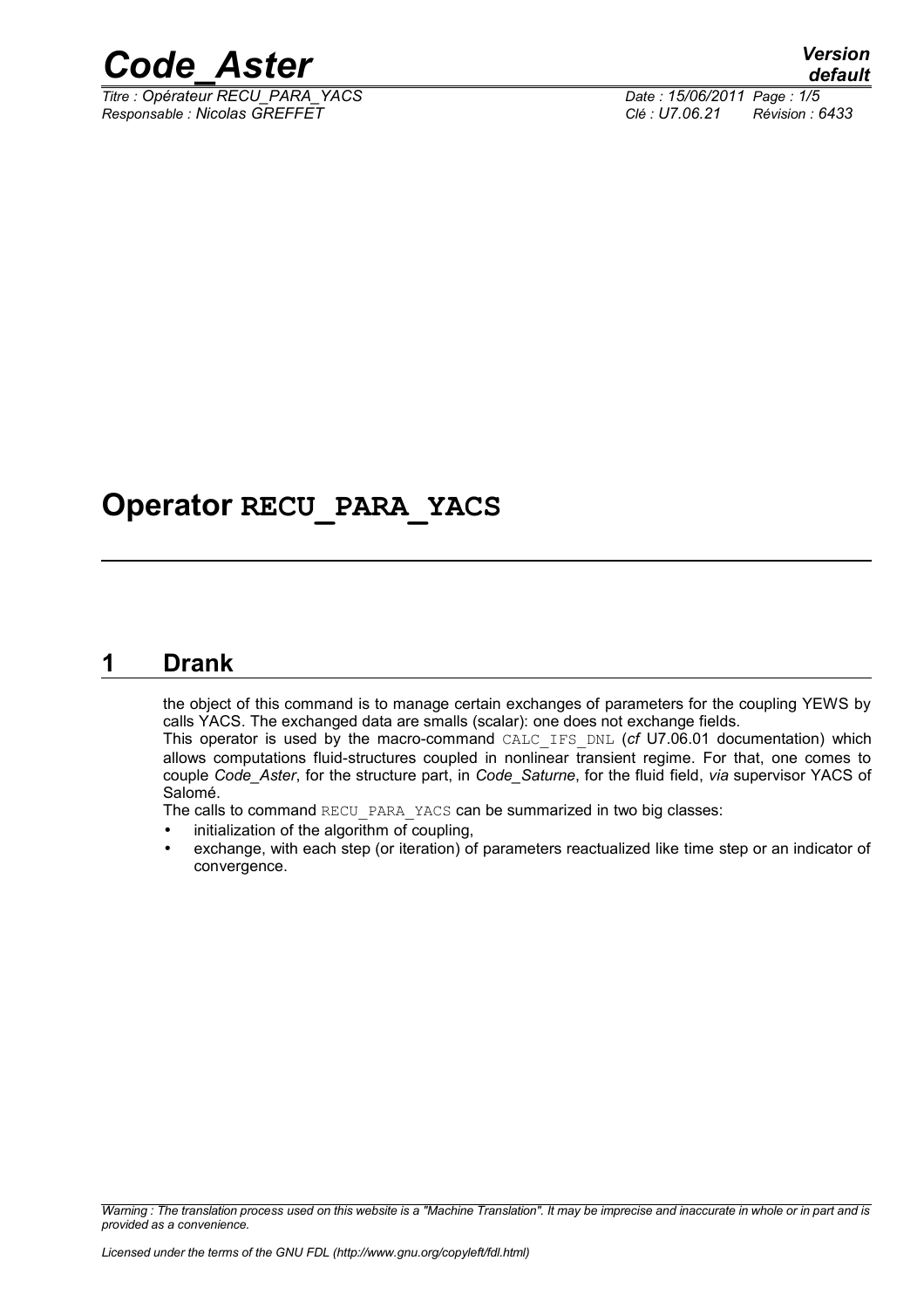# *Code\_Aster Version*

*Titre : Opérateur RECU\_PARA\_YACS Date : 15/06/2011 Page : 2/5 Responsable : Nicolas GREFFET Clé : U7.06.21 Révision : 6433*

## **Contents**

*Warning : The translation process used on this website is a "Machine Translation". It may be imprecise and inaccurate in whole or in part and is provided as a convenience.*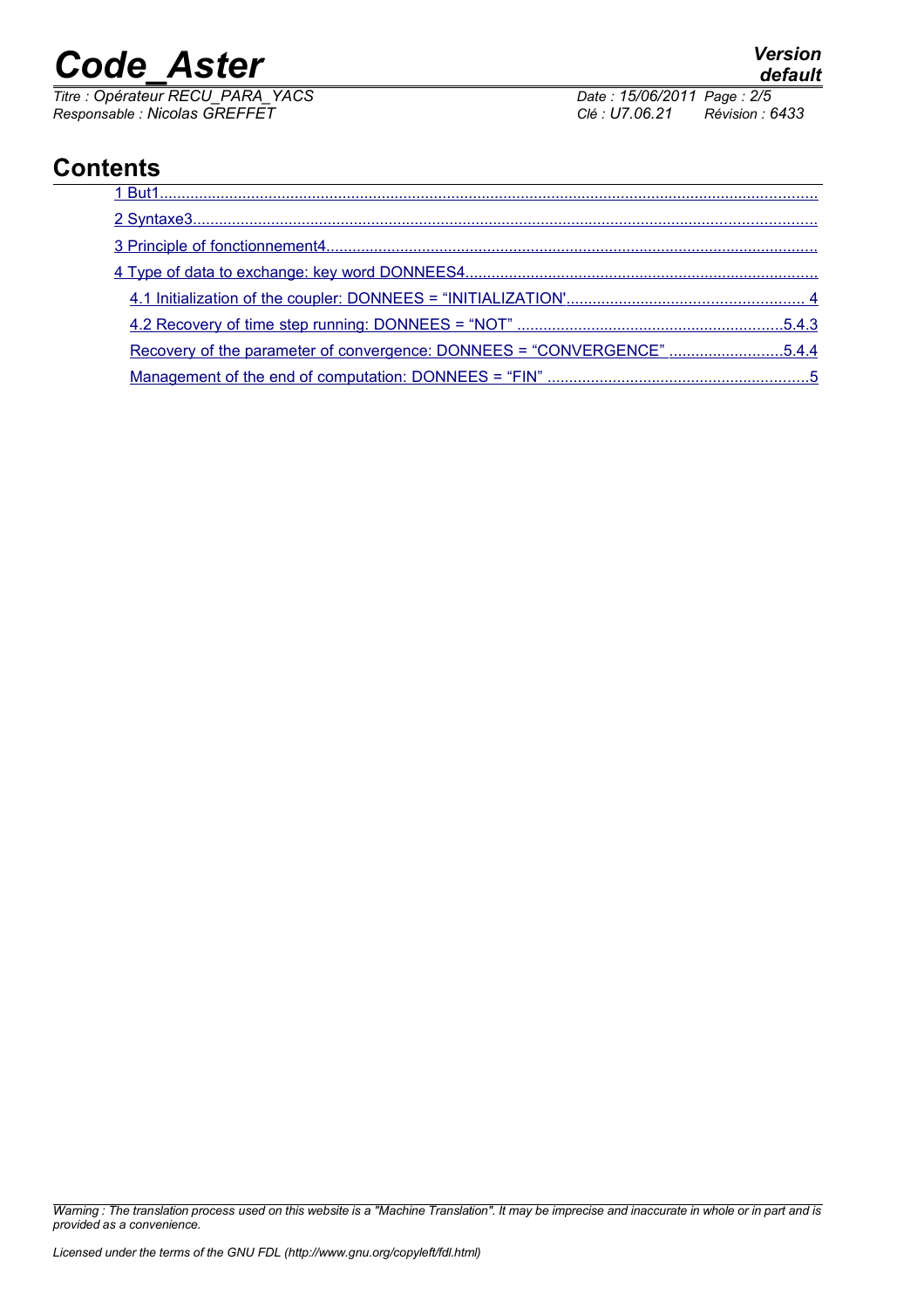## *Code\_Aster Version*

*Titre : Opérateur RECU\_PARA\_YACS Date : 15/06/2011 Page : 3/5 Responsable : Nicolas GREFFET Clé : U7.06.21 Révision : 6433*

### **2 Syntax**

<span id="page-2-0"></span>resu [listr8\_sdaster] = RECU\_PARA\_YACS **(** ♦ DONNEES=/ "INITIALIZATION", [kN] /"CONVERGENCE",  $/$ "FIN",  $/$ "NOT", {If DONNEES=' INITIALIZATION" ◆ NOT =pasinit , [R] } {If DONNEES=/ "CONVERGENCE",  $/$  "FIN",  $/$  "NOT", ♦ NUME\_ORDRE\_YACS =numeyacs [I] ◆ INST =inst [R]<br>◆ NOT =pas  $\bullet$  NOT =pas [R] }  $\Diamond$ INFO=/ 1, [DEFAULT]  $/2$ ,  $\Diamond$ TITER= tx, [kN] **)**

*Warning : The translation process used on this website is a "Machine Translation". It may be imprecise and inaccurate in whole or in part and is provided as a convenience.*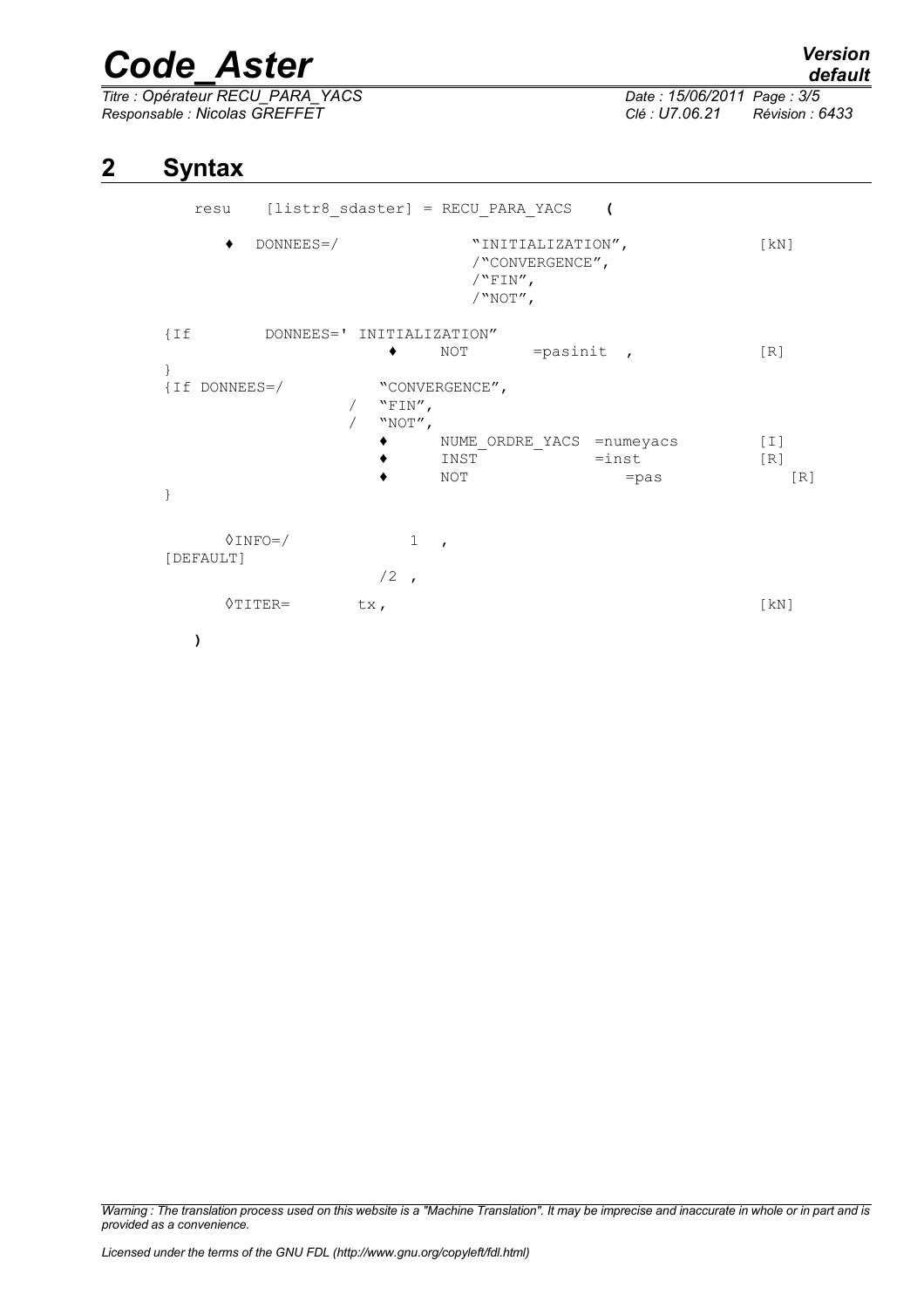## *Code\_Aster Version*

*Titre : Opérateur RECU\_PARA\_YACS Date : 15/06/2011 Page : 4/5 Responsable : Nicolas GREFFET Clé : U7.06.21 Révision : 6433*

*default*

## **3 Principle of operation**

<span id="page-3-2"></span>the method of coupling for the interaction fluid-structure based on *Code\_Aster* and *Code\_Saturne* requires the data exchange between these codes. Indeed, it is not about a monolithic approach where all the coupled problem would be solved in a single computer code: one couples two codes, each one being confined with his speciality. This coupling is managed by the command CALC IFS DNL (U7.06.01).

All the data to be exchanged use protocol YACS of Salomé.

These data can be of two different nature:

- parameters of smalls (of the scalars, for example),
- fields (displacements, velocities or forces with the interfaces, for example).

In order to keep a good modularity, favourable with the evolutions, different operators were thus developed, each one treating one of the types of data to be exchanged.

The scalar data are handled by RECU\_PARA\_YACS, the fields by ENV\_CINE\_YACS (U7.07.01) and MODI CHAR YACS (U7.08.02). One can also indicate the operator IMPR MAIL YACS (U7.08.03) who recovers, *via* YACS, the fluid meshes of the interfaces. All these commands are called by CALC\_IFS\_DNL.

Operator RECU\_PARA\_YACS allows the scalars data exchange in the two meanings. He generates a list of realities which will contain all the parameters recovered following the communications with YACS.

The various use potential of RECU PARA YACS is managed by the key word DONNEES which makes it possible to specify the type of data to be exchanged.

Exchanges YACS require specific arguments of entry: time running, time step and the call number (which one can compare to a sequence number). This is why one finds the corresponding key words like arguments of this operator.

## **4 Type of data to be exchanged: key word DONNEES**

<span id="page-3-1"></span>This key word makes it possible to differentiate the uses of RECU\_PARA\_YACS, which one uses at the beginning of the transient and each time step.

It is pointed out that all the management of time is off-set out of *Code\_Aster*. It is thus necessary, for the initialization of the coupler, to exchange several parameters between the codes.

Moreover, the coupler vaensuite to evaluate computation at every moment the current step and to provide it to the two codes which are *Code\_Aster* and *Code\_Saturne*. In practice, each one of these codes provides only one time step initial which makes it possible the coupler time step to evaluate the first.

In the same way, information of initial time and final time of study are defined in the level of the coupler itself and not in the command file.

*Code\_Aster* will recover all the necessary information (initial time, final moment, not running) *via* YACS.

#### **4.1 Initialization of the coupler: DONNEES = "INITIALIZATION"**

<span id="page-3-0"></span>to begin the coupled resolution, each computer code provides time step initial, which, on the level of RECU PARA YACS in the case DONNEES  $=$  "INITIALIZATION", will be given by the user with the key word NOT. One thus sends with YACS the value thus entered, named pasinit.

All the parameters necessary to the definition of the coupling are then recovered, by receptions YACS and are gathered in the list of realities which is produced by the operator RECU\_PARA\_YACS.

This list is composed of 7 realities (of which some are converted into integer *a posteriori* in CALC\_IFS\_DNL):

*Warning : The translation process used on this website is a "Machine Translation". It may be imprecise and inaccurate in whole or in part and is provided as a convenience.*